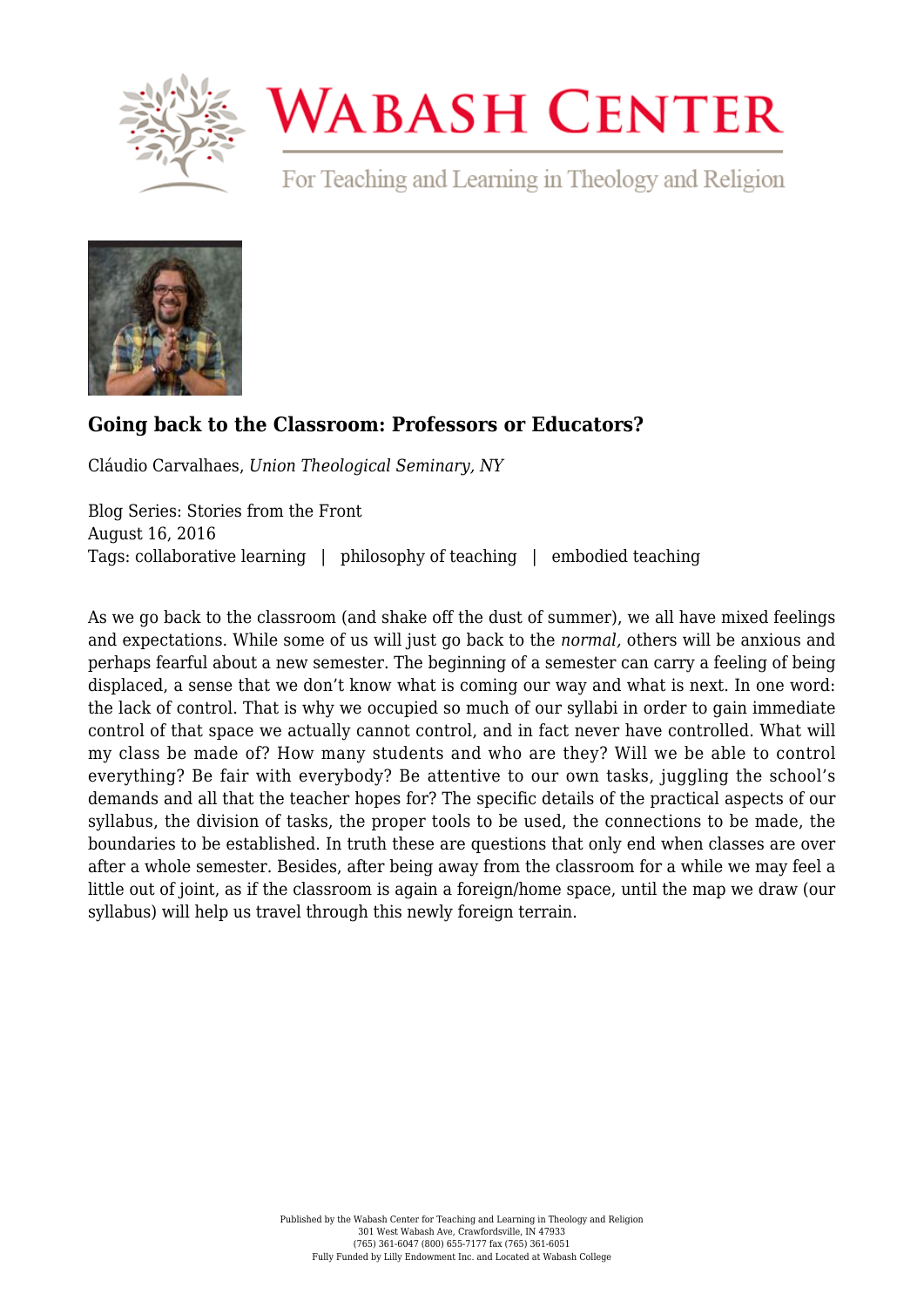

In our classrooms we are both professors and educators. Rubem Alves makes a distinction of these two roles. He says: "A professor is an employee of institutions that manage lagoons and puddles, specialist in reproduction, an instrument of the social apparel of the state. As the educator, on the contrary, [the professor] is a founder of worlds, mediator of hopes, pastor of projects." [\[1\]](https://www.wabashcenter.wabash.edu/2016/08/going-back-to-the-classroom-professors-or-educators/#_ftn1)

As we go back I wonder how our duties as professors will cast a shadow over the role of the educator. Will our pedagogies be more faithful to the management of forms of reproductions or attentive to the ways our students can become more expanded, more fully human beings? Will we dare to be a "mediator of hopes," or a "pastor of projects?" If we only trust the readings of our classes we are more professors than educators. If we believe that the evaluation can only take a form of a formal final paper we will not tap into the rich resources of our students. If we make classrooms be a "one fit for all" place, we will make our educator side slip into the perfectly devilish/delightful combination of institutional bureaucracy and personal fears. A combination where students pay the price of teachers whose hope is confounded by fear.

In classrooms we are educators! That is why we gather together: to share knowledge as we share tastes, to share complexities and differences as we share life together. But in order to get there, we must be awakened! That is what Alves says of how to prepare the educator: "is necessary to wake her/him up… its enough that we call them from their sleep, by an act of love and courage. And when awakened, they will repeat the miracle of the instauration of new worlds."[\[2\]](https://www.wabashcenter.wabash.edu/2016/08/going-back-to-the-classroom-professors-or-educators/#_ftn2)

I think we are very good at managing lagoons and puddles. However, our task as we begin our semester is to be awakened into the educators that live inside of us and be(come) a co-founder of worlds in our students, a stretcher of horizons, jokers of our common worlds and satirists of our own stupidity, doing what we do with a sense of praxis that will be able to transform actions, gestures, movements, feelings and create possibilities. In a word: dreamers of new realities!

Paulo Freire talks about this dreamer in a more academic language. Forgive the sexist language:

*"Because he admires the world and therefore objectifies it, because he grasps and comprehends reality and transforms it in his action-reflection, man is a being of praxis. Even more so, man in praxis… His ontological vocation, which he ought to existentiate, is that of a subject who operates on and transforms the world. Subjugated to concrete conditions that*